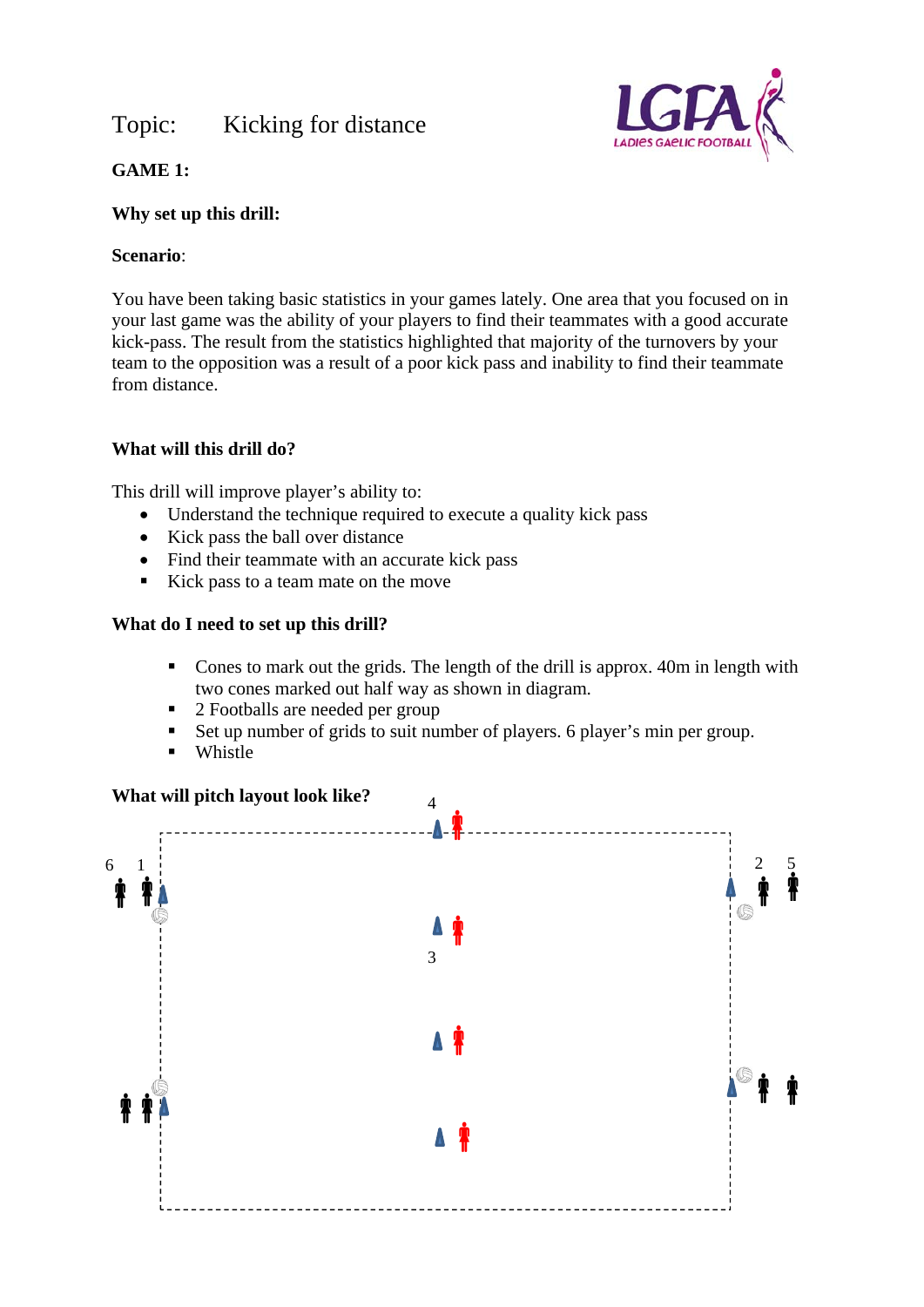#### **How do you execute this Drill?**

• Provide the players with the following directions:

## **Phase 1:**

- o Player 1 must kick pass to player 3 standing at the cone. Player 2 at the same time kick passes the ball the player 4 who is standing at the cone also.
- o Player 1 continues her run and collects a pass from Player 4. When receive the ball, player 1 then proceeds to kick pass to player 5 and follows the kick to end of line.
- o Player 4 does the same. After initial kick she receives a pass from player 3 and proceeds to kick pass to player 6 at end of next line
- o Allow drill to continue for specified length of time. Coach is all the time observing the kicking action of his/her players.
- o Rotate the players in the centre every so often.

#### **Phase 2:**

o After allocated timeframe, stop the drill and provide group with the necessary teaching points (Head, Hands, Feet) to execute the kick pass

#### **Phase 3:**

- o Players go back into drill and improve kicking accuracy with better technique
- o Ensure drill is done with good pace and that players are constantly moving while executing the skill

#### **What changes can be made to the drill?**

|                | How can I make the drill Easier?                              | How can I make the drill Harder?                                                                                                                                                |
|----------------|---------------------------------------------------------------|---------------------------------------------------------------------------------------------------------------------------------------------------------------------------------|
| <b>Space</b>   | Shorten distance                                              | Increase distance                                                                                                                                                               |
| <b>Task</b>    | Decrease pace of drill                                        | Increase pace of drill by bringing in a<br>competitive edge to drill i.e. $1st$ team to<br>ten successful kicks without ball<br>dropping on ground<br>Use 'less preferred foot' |
| <b>Players</b> | Add extra players at end of each line<br>to increase recovery | Players in centre point direction where<br>they want ball to be kicked to                                                                                                       |

| <b>Problem</b>                                         | <b>Solution</b>                                                                                                                                                   |
|--------------------------------------------------------|-------------------------------------------------------------------------------------------------------------------------------------------------------------------|
| No accuracy with kicking                               | Reinforce teaching points of the kick pass – Head,<br>Hands and Feet                                                                                              |
| Players stop to execute kick-pass                      | Players must be moving when receive ball from<br>player in centre                                                                                                 |
| In ability to kick in direction teammate<br>wants ball | Get players in centre to point direction in which<br>they want ball to be kicked into. Players executing<br>skill give a look up prior to executing the kick pass |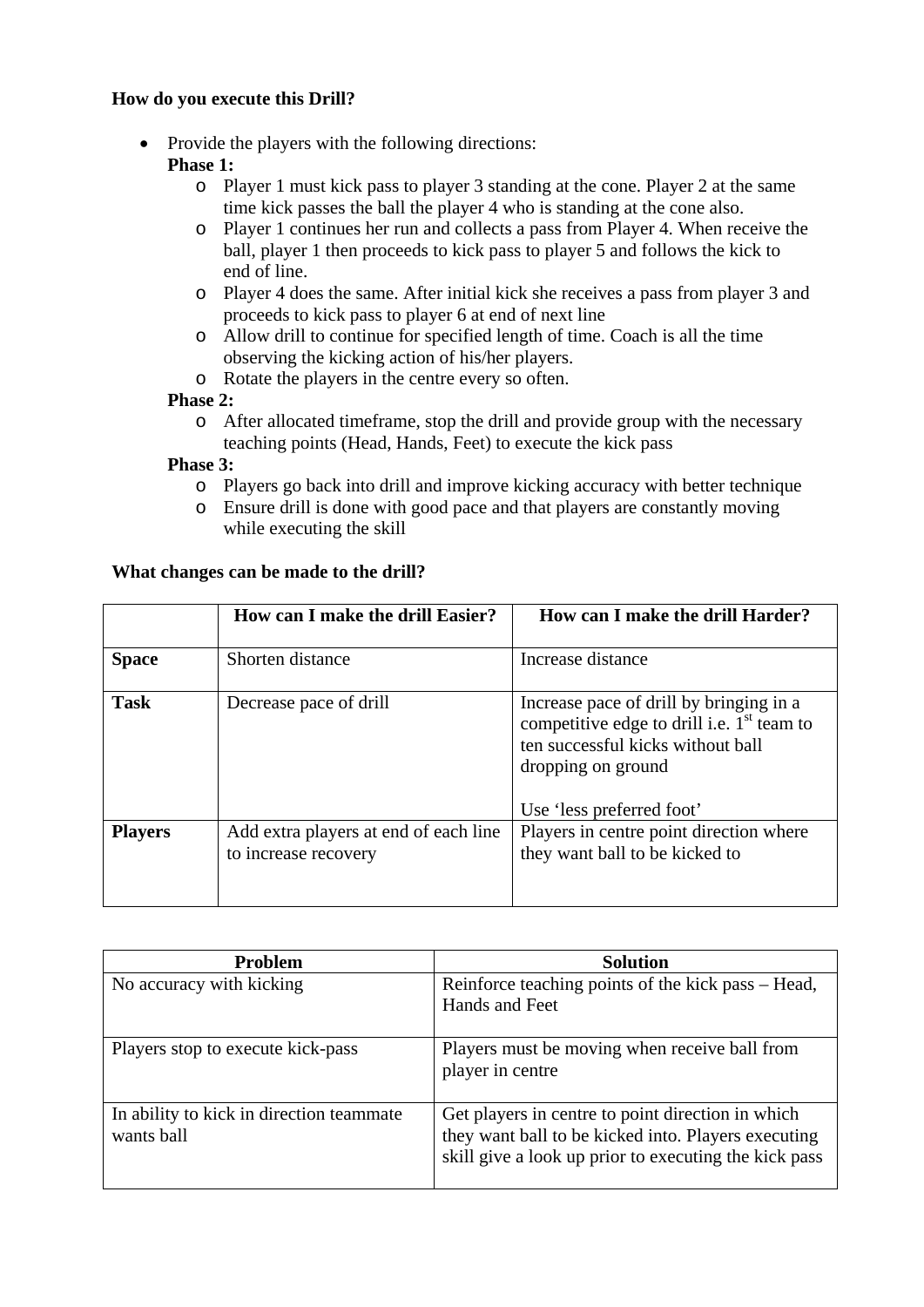# *Topic:* Kicking for distance



## **GAME 2:**

#### **What will this Game do?**

This game will:

- $\blacksquare$  Improve players team play
- Develop communication with your players
- **IMPROVE decision making and timing of kick passes**
- Improve movement on and off the ball
- $\blacksquare$  Improve accuracy of kick passing

#### **What do I need to set up this Game?**

- $\blacksquare$  The size of the playing area should be approx. 40m x 40m
- $\blacksquare$  1 Footballs min 1 football during play but could have few outside grid if require to speed up play if a kick-pass goes a drift
- $\blacksquare$  2 teams wear bibs
- Cones to marked side-line and end lines
- **u** Whistle

## **What will pitch layout look like?**